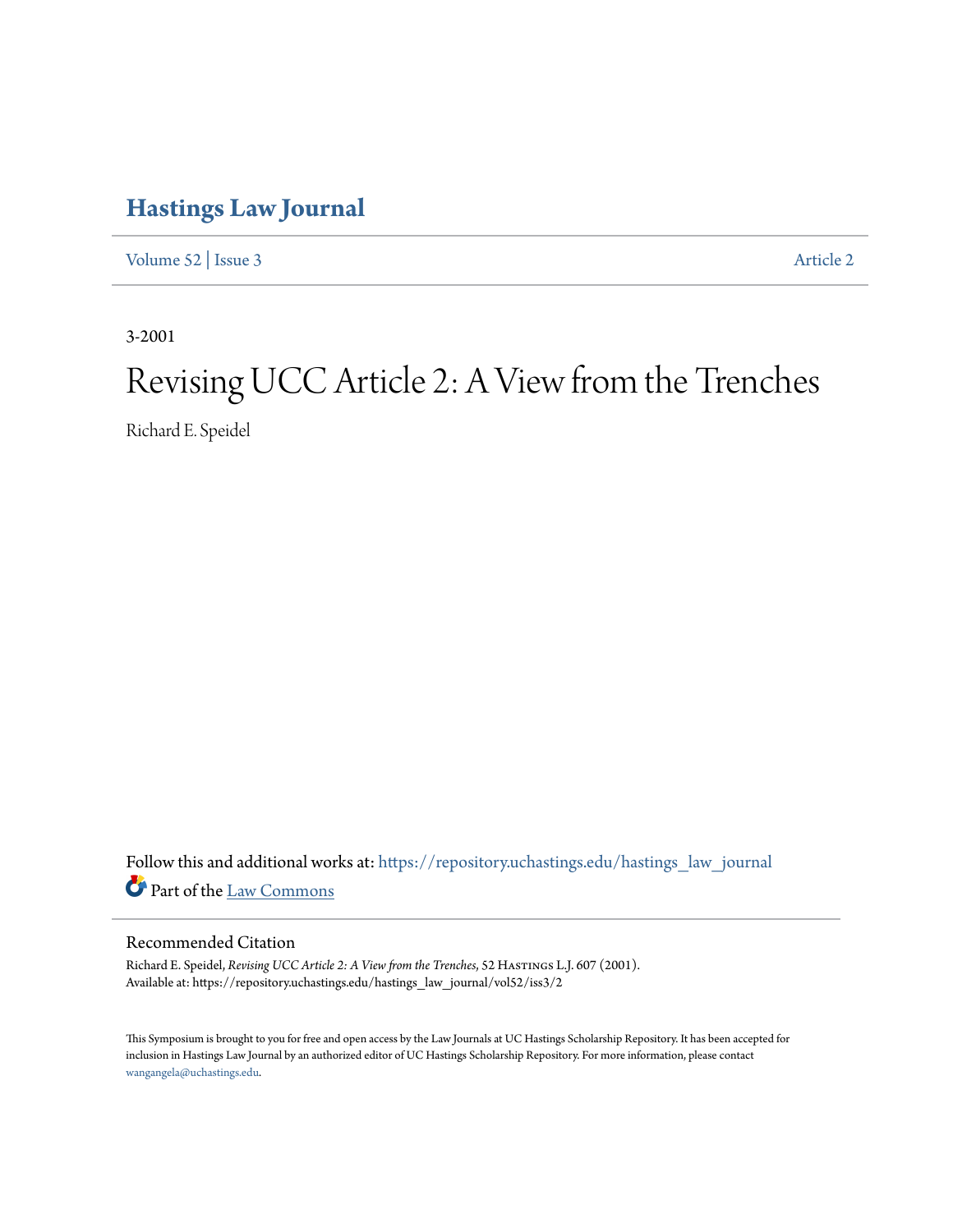# **Revising UCC Article 2: A View from the Trenches**

*by* RICHARD E. SPEIDEL\*

# **Introduction**

#### **A. Background**

I participated in the process to revise Uniform Commercial Code (UCC) Article 2, Sales from 1987 until resigning in July, 1999, first as Chair of the Permanent Editorial Board of the Uniform Commercial Code (PEB) Study Group on Article  $2<sup>1</sup>$  and then as Reporter to the Article 2 Drafting Committee, appointed by the National Conference of Commissioners on Uniform State Laws ("NCCUSL") and the American Law Institute ("ALI"). This is the first time I have spoken in public about that experience.

Reporters work in the trenches. When things are going well, the trench is wide and not very deep and the view is excellent. In times of trouble, the trench narrows and deepens. Unless the Reporter is actively involved in negotiating with various interest groups or has a good flow of information about what is going on, the view from the trench is impaired.

There was plenty of trouble in the Article 2 process, much of it coming from decisions made by NCCUSL leadership outside of

<sup>\*</sup> Beatrice Kuhn Professor of Law, Northwestern University School of Law; Visiting Professor, University of San Diego School of Law, Spring 2001. This paper is a revision of remarks made at the Association of American Law Schools program on *Perspectives on Revising the Uniform Commercial Code,* in San Francisco on January 4,2001.

**<sup>1.</sup>** The PRELIMINARY REPORT OF THE UNIFORM COMMERCIAL CODE ARTICLE 2 STUDY GROUP is printed in 16 **DEL.** J. CORP. L. 981 (1991), along with an Appraisal by a Task Force of the A.B.A. Subcommittee on General Provisions, Sales, Bulk Transfers, and Documents of Title, Committee on the Uniform Commercial Code. This Appraisal and the continuing participation of the Task Force provided invaluable assistance to the process. *See also* Permanent Editorial Board of the Uniform Commercial Code, *PEB Study Group: Uniform Commercial Code, Article 2 Executive Summary,* 46 BUS. LAW. 1869 (1991) (a Report prepared for the PEB).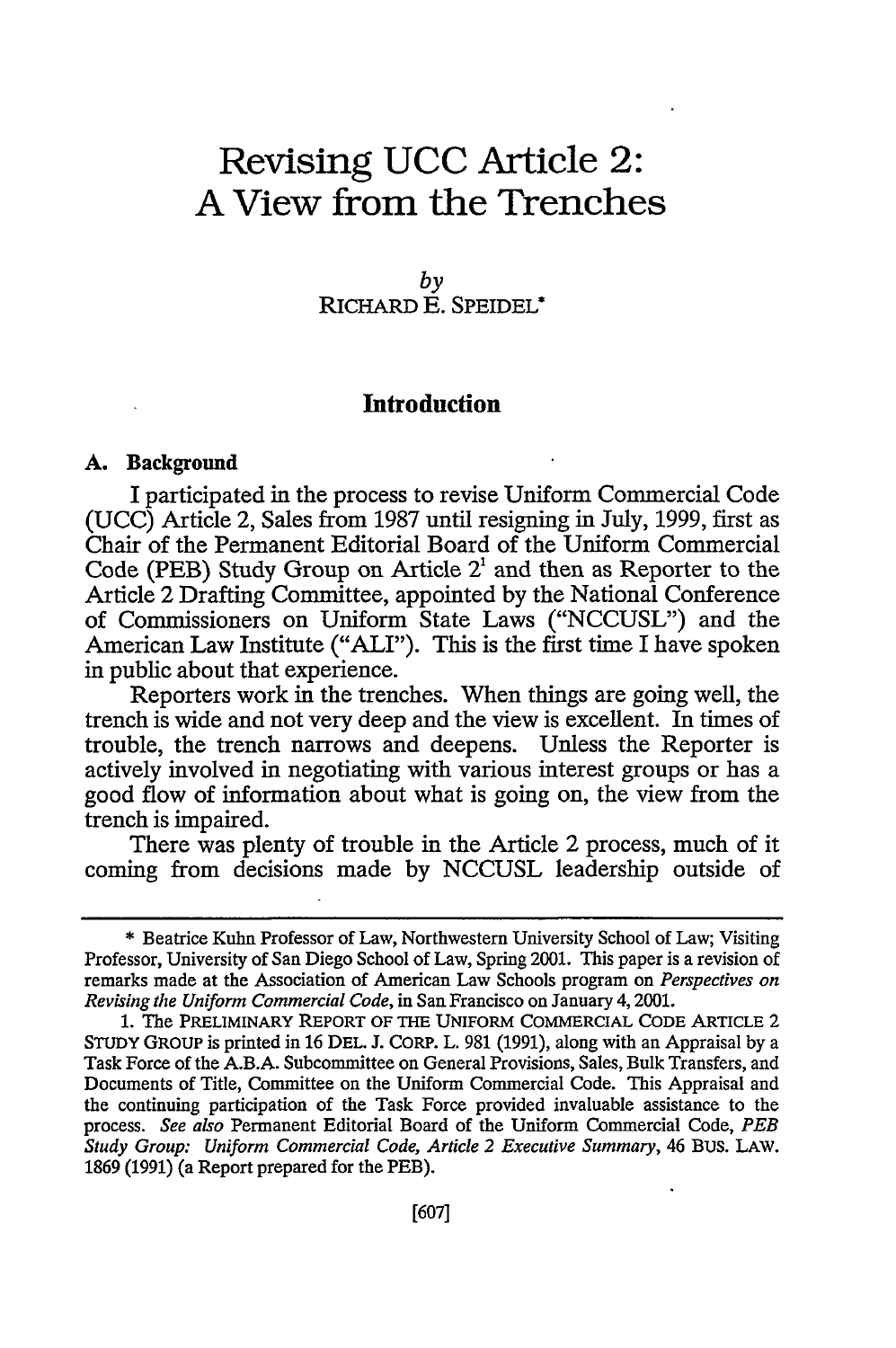÷.

drafting committee meetings. My view from the trenches, therefore, was frequently impaired. Thus, I will speak about appearances when I had no first hand knowledge of what was going on. Speaking candidly about appearances will give other participants in this panel an opportunity to respond or to set the record straight about the politics of revising the UCC in general, and Article 2 in particular.

#### B. The Partnership

Over the years, the ALI and NCCUSL<sup>2</sup> have had a successful partnership in the drafting, promulgation, and revision of the UCC. The UCC is an example of private lawmaking from the ground up rather than public law making from the top down. The result has been a remarkably uniform and flexible body of state commercial  $law.<sup>3</sup>$ 

There is potential tension in the partnership because the partners have somewhat different goals. At the risk of over-simplification, the goal of the **ALI** is to "get it right" (on the merits) and the goal of NCCUSL is to "get it right enough to get it enacted." Resolving this tension is not an easy task because of disagreements over what is "right" and how to get there.

Getting it "right" is complicated by several factors.

First, there are disagreements about the scope of the codification and the policies that ought to be pursued in the revision.<sup>4</sup> A common method of resolving these disagreements is to "put it in the comments" or "leave it to the courts." Those opposed to consumer protection provisions in the  $UCC^{\delta}$  might prefer to leave those issues to other state or federal law.

Second, a Drafting Committee rarely has any comprehensive empirical studies of commercial practices and needs or of the impact of any suggested changes. Thus, the Drafting Committee must be

*<sup>2.</sup> See generally Symposium on the American Law Institute: Process, Partisanship, and the Restatements of Law,* 26 HOFSTRA L. REV. 576 (1998). *But see* Jonathan R. Macey, *The Transformation of the American Law Institute,* 61 GEO. WASH. L. REV. 1212, 1214-15 (1993) (noting danger of "capture" by interest groups of uniform state law process).

*<sup>3.</sup> See* Larry E. Ribstein & Bruce H. Kobayashi, *An Economic Analysis of Uniform State Laws,* 25 J. LEGAL STUD. 131 (1996) (explaining why State Legislatures might adopt uniform laws developed in a decentralized process producing a consensus influenced by interest groups).

<sup>4.</sup> For a monumental historical and comparative study of codification, see Gunther A. Weiss, *The Enchantment of Codification in the Common-Law World,* 25 YALE J. INT'L L. 435 (2000).

*<sup>5.</sup> See* James J. White, *Comments at 1997 AALS Annual Meeting: Consumer Protection and the Uniform Commercial Code,* 75 WASH. U. L.Q. 219 (1997) (arguing against inclusion and suggesting that a UCC with consumer protection provisions will not be enactable).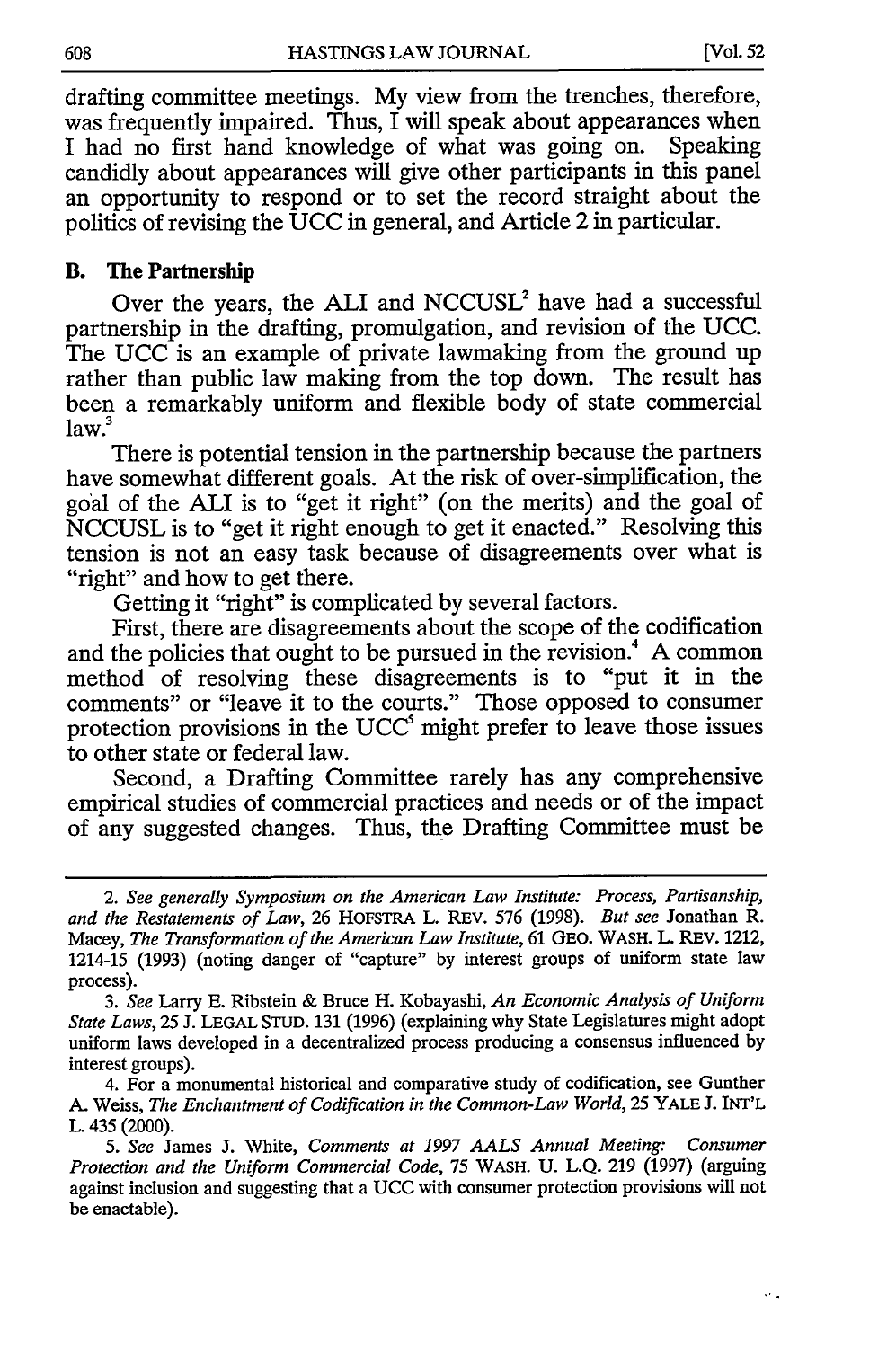satisfied by "second best" data such as that found in judicial opinions, law review articles, treatises, the experience of the Reporters members of the Drafting Committee, and observers in and commentators on the process. Even with all interests represented in the process, the Drafting Committee will frequently be "shooting in the dark."

Third, there is no such thing as a politically neutral revision. The experience of the participants is inevitably influenced by their own preferences or perceived best interests, whether or not they are paid to advocate a particular point of view. Reporters have their preferences and members of the Drafting Committee may align more with the goals of NCCUSL than the ALI and vice versa. Thus, the final product will usually be far from ideal. It will reflect the competing interests in and around the drafting process and, to some extent, the problems of enactability.

The difficulty in getting it right is eased when there are open drafting processes and balanced participation and where the art of compromise and adjustment is practiced. Sound drafting processes frequently produce balanced outcomes that are approved by both the ALI and NCCUSL. Those approved outcomes—the final draftscan then be adjusted or varied through negotiation in order to secure uniform enactment by the States.<sup>6</sup>

In sum, "getting it right" does not mean an idealized product that cannot be enacted. Rather, the final product from an open process has been tested constantly by the expertise and experience of those participating and, to some extent, by the realities of enactment.<sup>7</sup>

Not everyone agrees that ALI-NCCUSL drafting processes are sound or produce good results. Professor Edward L. Rubin, for example, asserts that not all of the relevant interests were represented in the revision of Articles 3 and 4 (i.e., the banks called the shots) and that the result was a flawed statute that "allows serious market failures."<sup>8</sup> He argues that efficiency "can only be achieved through a... balanced process in which all interests are represented" and concludes: "Either ALI and NCCUSL should be reformed, or their efforts should be preempted by federal legislation, as they have been for credit cards and consumer electronic payments."

<sup>6.</sup> For example, Article 2A required substantial revision after it had been approved by the **ALI** and NCCUSL before it was enacted.

*<sup>7.</sup> See* Fred H. Miller, *Realism Not Idealism in Uniform Laws- Observations from the Revision of the UCC,* 39 S. TEX. L. REV. 707 (1998) (describing revision process).

<sup>8.</sup> Edward L. Rubin, *Efficiency, Equity and the Proposed Revision of Articles 3 and 4,* 42 ALA. L. REv. 551,560-70 (1991).

<sup>9.</sup> Edward L. Rubin, *Types of Contracts, Interventions of Law,* 45 WAYNE L. REV. 1903, 1925 (2000).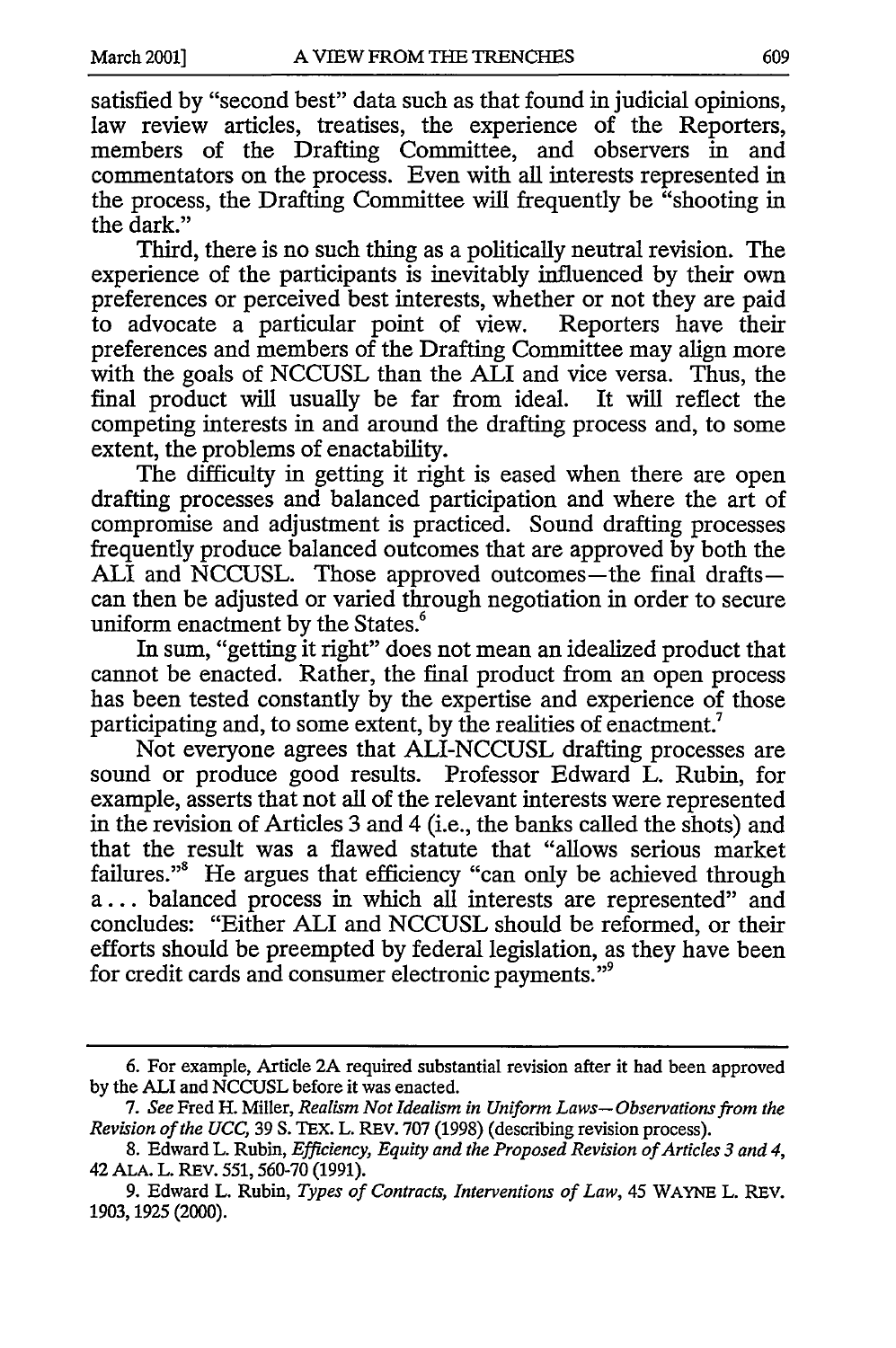Professor Linda J. Rusch, the Associate Reporter to the Article 2 process, makes the same point:

NCCUSL needs to examine its method of doing business. Uniform enactability results when the act represents a balanced product forged in a process of consensus. If the process is not conducted in a manner that forges that consensus, but rather gives power to lobbying groups to have it their way, pursuit of the enactability goal runs roughshod over the reason why enactibility is desirable-that the act represents good balanced policy."

The trouble with the Article 2 process, however, did not arise from a lack of balance within the Drafting Committee. Rather, I believe that the Article 2 process was compromised by three decisions by NCCUSL leadership,<sup>11</sup> all of which were made without consideration or vote by the Drafting Committee, and all of which were made in response to lobbying pressure. But first some background.

# **I. Revising Article 2**

## **A.** Article 2 **and the World Around It**

The Article 2 process cannot be evaluated in isolation. There was simultaneous and overlapping action in other trenches. During the thirteen-year-life of the Article 2 process, the revision of UCC Article **9,** Secured Transactions, and the drafting of former UCC Article 2B, now the Uniform Computer Information Transactions Act (UCITA), and the Uniform Electronic Transactions Act (UETA) were completed. Similarly, the Restatement (Third) of Torts, Products Liability, was completed by the ALI in 1998. At the same time, Article 1 was under revision (and still is) and Article **2A** on leases was expected to conform, where feasible, with Revised Article 2. During this period, there were frequent skirmishes between occupants of the different trenches about the scope and content of each project. This required persistent but ad hoc efforts by NCCUSL to achieve maximum uniformity and style consistencyefforts that never resolved important disagreements between the Article 2 and UCITA processes.

<sup>10.</sup> *See* Linda J. Rusch, *A History and Perspective of Revised Article 2: The Never Ending Saga of a Search for Balance,* 52 SMU L. REV. 1683, 1715 (1999). Professor Rusch, who was Associate Reporter to the Article 2 revision from 1996-1999, collects and classifies the growing literature on the UCC revision process. *See id.* at 1687 n.13.

<sup>11.</sup> By NCCUSL leadership I mean a group that usually included the Executive Director, the current and future President, and other influential Commissioners. The Chair of the Article 2 Drafting Committee, who is a Commissioner and a former President of NCCUSL, however, was not included in this group.

<sup>12.</sup> *See* discussion of the rise and fall of the "hub and spoke" concept *infra* Part I.B.1.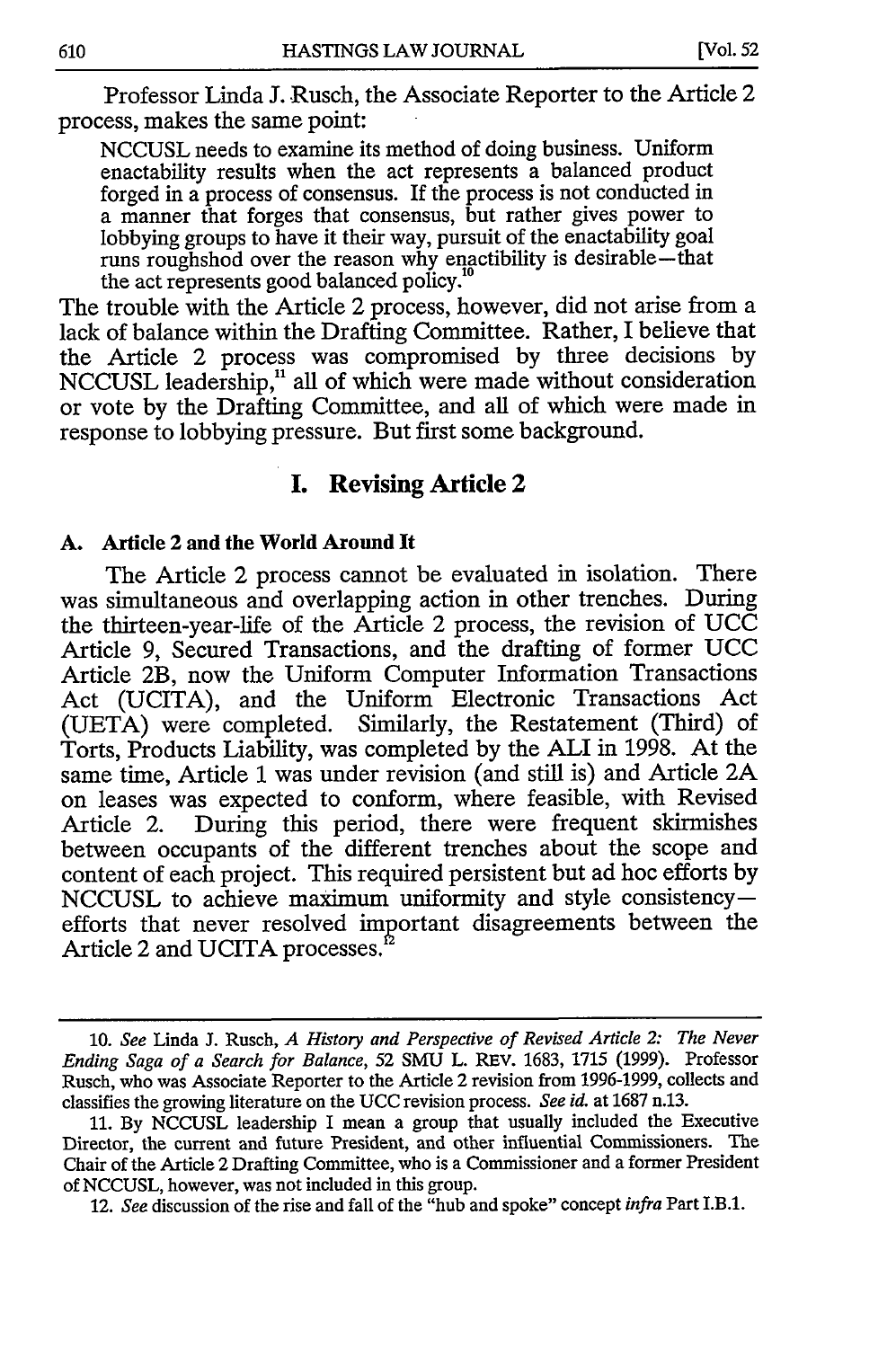Nevertheless, each project had long and open drafting processes. Experienced, talented people were involved. There were preliminary studies, seemingly endless open meetings of Drafting Committees, a flow of public drafts and commentary, and, ultimately, decisions by qualified Drafting Committees. A lot of sunshine accompanied these lengthy drafting processes, the continued efforts to resolve border disputes, and the purported final drafts. But the outcomes for Article 9, UCITA, and Article 2 differed sharply.

Revised Article 9, a complete and complex revision of an already difficult Article, was approved by the ALI and NCCUSL and has now been enacted by several States. There was virtually no opposition in the ALI or NCCUSL. Apparently the Partnership got it right and may get it enacted in most states.<sup>13</sup>

UCITA, a new, complex, and controversial Act dealing with transactions in computer information, met opposition at the **ALI** (and, in fact, was never presented for final approval) but was approved after a difficult session by NCCUSL and is now being pushed for adoption by the States as a free standing act. The road ahead for UCITA is rocky, however, for there are those who still assert that UCITA did not get it right and should not be enacted.<sup>14</sup>

What about Revised Article 2? After twelve years of effort (including the PEB Study), the May, 1999 Draft was approved by the ALI. Officers of NCCUSL<sup>15</sup> supported the revision on the floor of the 1999 **ALI** annual meeting. Revised Article 2 had apparently gotten it right! During the final reading at the 1999 annual meeting of NCCUSL, however, the ALI-approved draft was pulled from the agenda<sup>16</sup> by the same NCCUSL leadership that had previously supported it<sup>17</sup> and deferred until the 2000 annual meeting. At this point, I resigned as Reporter in protest.

15. More specifically, the Executive Director and the President.

ł

17. The official reason was that the agenda was crowded and that there were more pressing matters to consider. The Executive Director of NCCUSL had the gall to restate this "official reason" at the Workshop. The reason apparent to the Reporters and others

<sup>13.</sup> *See Conference on Revised Article 9 of the Uniform Commercial Code,* SFO1 **ALI-**ABA 1 (2000) (discussion of all aspects by leading experts); *see also* Harry C. Sigman & Edwin E. Smith, *Revised UCC Article 9 Overview,* SF06 ALI-ABA 1 (2000). *But see* Edward J. Janger, *Predicting When the Uniform Law Process Will Fail: Article 9, Capture, and the Race to the Bottom,* 83 IOWA L. REV. 569 (1998).

<sup>14.</sup> *See, e.g.,* Jean Braucher, *Uniform Consumer Information Transactions Act (UCITA): Objections from the Consumer Perspective, 5* No. 6 GLCY Law 2 (2000). For a reply, see James C. McKay, Jr., *UCITA and the Consumer: A Response to Professor Braucher, 5* No. 8 GLCY Law 9 (2000). *See also* Michael L. Rustad, *Making UCITA More Consumer-Friendly,* 18 J. MARSHALL J. COMPUTER & INFO. L. 547 (1999).

<sup>16.</sup> According to my notes, the draft was pulled just before lunch on the first day of reading. At that point, the sections on warranties were being read. Up to that time, each of the objections to the draft, save one, had been rejected by the membership. We were on a roll.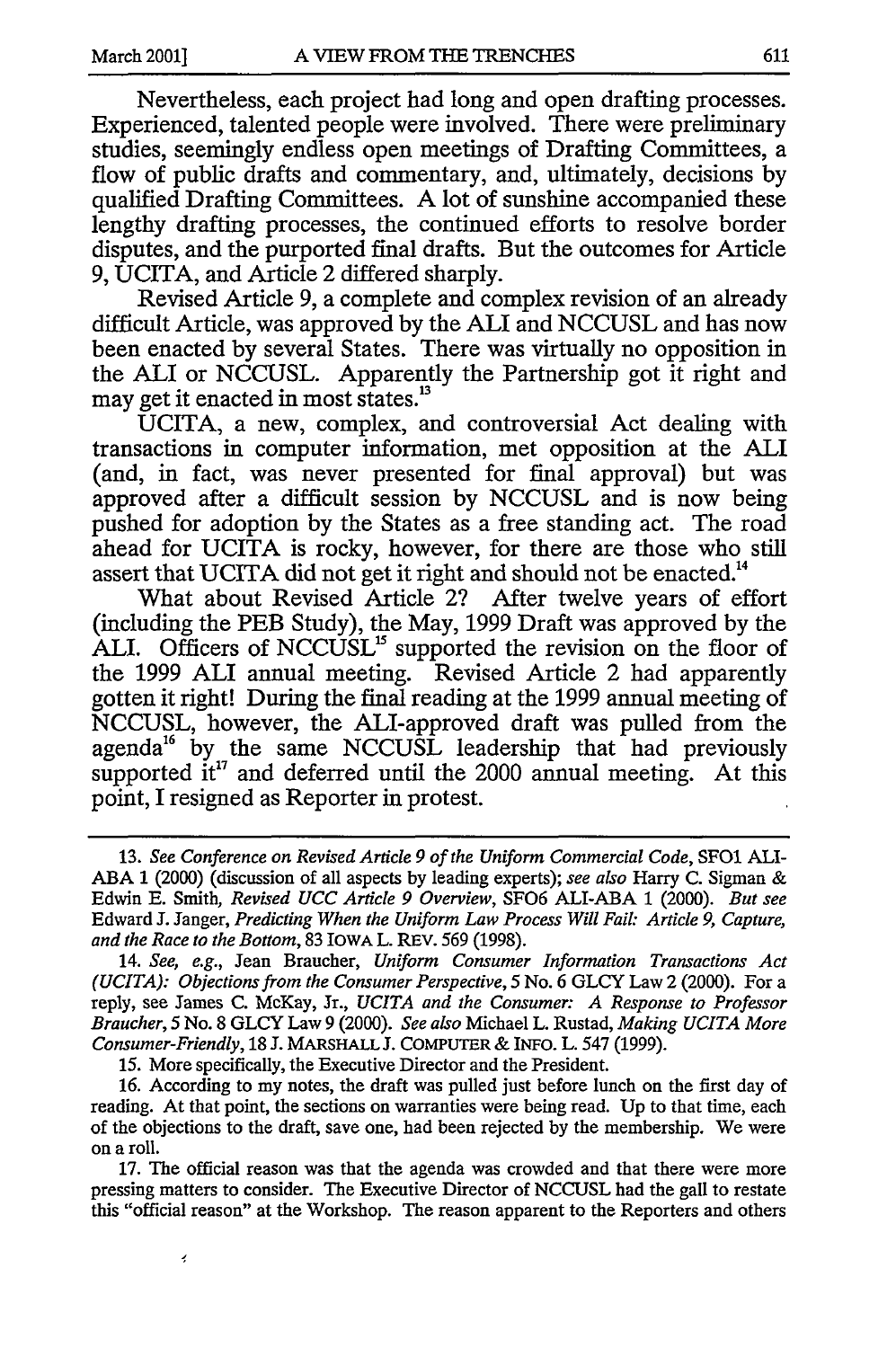Thereafter, the Drafting Committee was reconstituted and a new Chair and Reporter were appointed.18 In the eighteen months since that debacle, the July, 1999 draft has been re-conformed to the current Article 2 with a few notable exceptions.<sup>19</sup> Then the same ALI which had approved the withdrawn draft in May, 1999 heard reports on the new revision at the May, 2000 annual meeting and, unless the entire project is shelved, will be asked (again) to approve the revised draft at the May, 2001 annual meeting. The ALI reasoning appears to be that the issue is whether the latest revision is better than the current Article 2, not whether it is better or worse than the May, 1999 draft. Fair enough. But remember, the process must be repeated with a new draft and with different players because of lobbying pressure against the July, 1999 draft, not because of any considered decision on the merits.

### B. What's Going **on Here?**

Why did I resign in protest? Why not stick it out to the bitter end? There are three basic reasons and all involve unilateral action by NCCUSL's leadership. These actions fuel the growing critique of the ALI-NCCUSL processes and disclose a public choice nightmare.

#### *(1) Rise and Fall of Hub and Spoke and the Hostile Aftermath*

The first disruption came early in the process. In March, 1995 NCCUSL tentatively approved a "hub and spoke" configuration for Revised Article 2 and the proposed Article 2B, dealing then with licenses of software. The "hub" was to consist of principles common to both sales and licenses and the spokes were to consist of principles that were unique to each transaction. With the approval of NCCUSL leadership and the Article 2 Drafting Committee, a prototype "hub and spoke" draft was prepared for reading at the 1995 annual meeting

was that a group of "strong sellers" strongly suggested that if the July, 1999 draft was approved by NCCUSL, the group would oppose it in every State Legislature. Welcome to NCCUSL spin city.

<sup>18.</sup> Both the new Chair and the Reporter had served with distinction on the earlier Drafting Committee. Both are law professors who specialize in commercial law and Commissioners.

<sup>19.</sup> For example, sections 2-313A and 2-313B of the October *5,* 2000 draft, prepared for the Council of the American Law Institute, retain in revised form provisions in the July, 1999 draft which extended express warranties in carefully defined situations from sellers to remote buyers. Other examples include a higher floor (\$5,000) for the statute of frauds, Rev. 2-201(a), and more exacting requirements to disclaim implied warranties in consumer contracts, Rev. 2-316(b).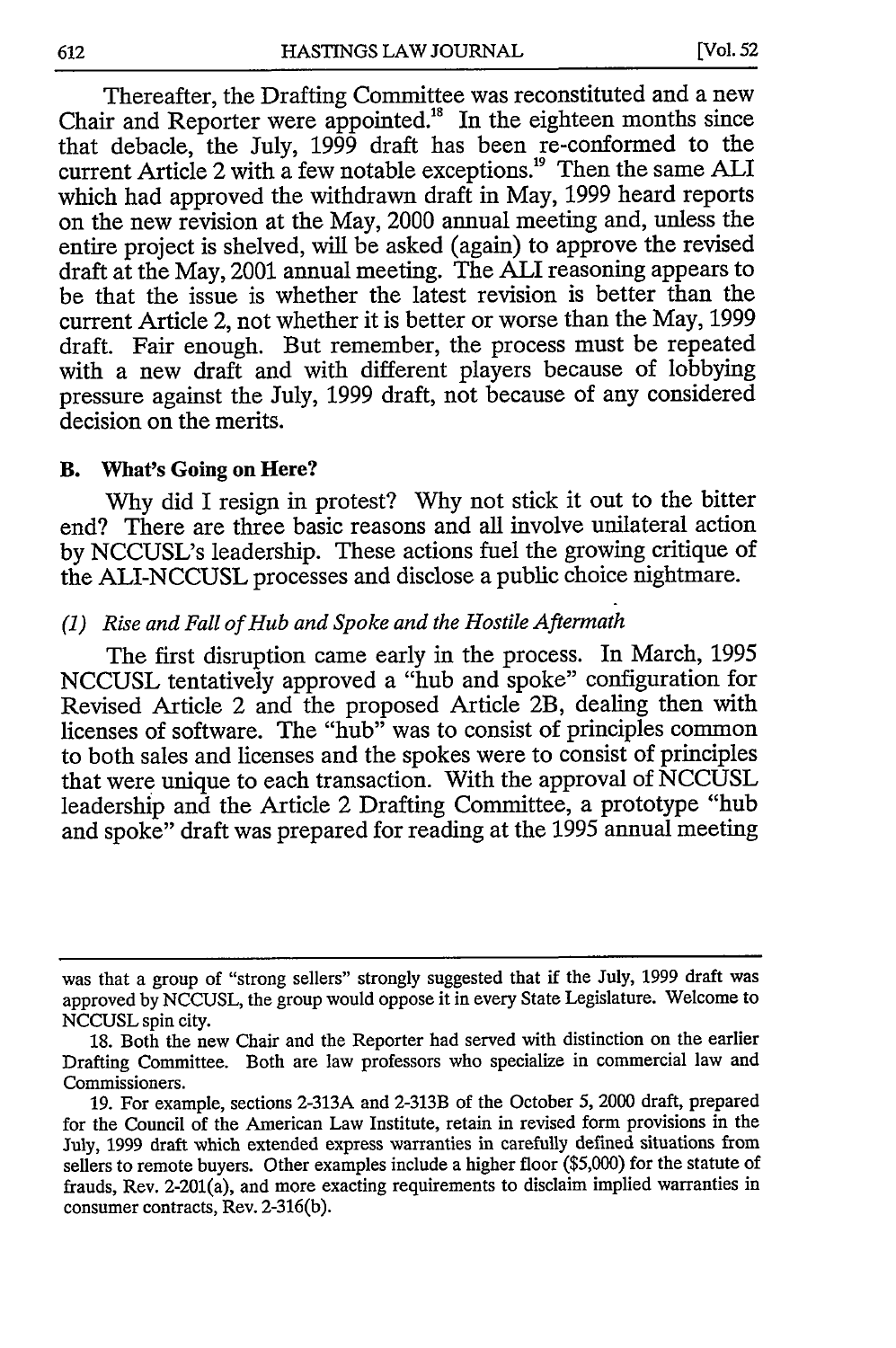of NCCUSL. At that time, both Ray Nimmer, the Reporter for Article 2B, and I cautiously embraced this approach.<sup>20</sup>

After the annual meeting, NCCUSL leadership announced that the "hub and spoke" prototype was dead and that a separate Drafting Committee for Article 2B would be appointed.<sup>21</sup> Although "hub and spoke" created special challenges, it offered an opportunity to achieve legitimate harmony between the two projects through a centralized process. Its demise, however, killed any realistic chance to maximize consistency and uniformity. Once the 2B (now UCITA) drafting process became entrenched and achieved a life of its own, the reluctance of UCITA to conform to Article 2 and vice versa became palpable. Despite heroic efforts by Boris Auerbach, the Chair of the Article 1 Drafting Committee, to harmonize the drafts, there were now two processes with different agendas and politics proceeding at their own pace. Harmonization could not be achieved.'

Another negative effect was that certain strong software producers who opposed "hub and spoke" instinctively reinforced the efforts of strong sellers to oppose proposed revisions in Article 2 that appeared to favor buyers and consumers. Neither group wanted any part of these changes. It is reported, for example, that the Software Publishers Association (SPA) criticized the Article 2 draft as "being skewed in favor of the consumers" and that a counsel to General Electric attributed much of the pro-consumer bias of the Article 2 Drafting Committee to law professor members who had a proconsumer bias, "or are liberals."<sup>23</sup> General Electric, of course, was one of the most consistent and persistent opponents to Revised Article 2 throughout the process. The anti-Article 2 synergy was apparent to all.

It now appears that the continuing disagreement over the respective scope of Revised Article 2 and UCITA flows from this process. UCITA supporters are unwilling to accept the risk that Article 2 will apply to computer information embodied in disks or embedded in other ("smart") goods. Assuming that the current revision of Article 2 is better than the current Article 2 and should be

<sup>20.</sup> *See* Raymond T. Nimmer, *Intangibles Contracts: Thoughts of Hubs, Spokes, and Reinvigorating Article 2,* 35 WM. & MARY L. REv. 1337, 1384-1403 (1994) (cautiously optimistic); Richard E. Speidel, *Contract Formation and Modification Under Revised Article 2,* 35 WM. & MARY L. REV. 1305, 1313-15 (1994) (daunting questions still open to debate).

<sup>21.</sup> Some of this history is recounted in McKay, *supra* note 14.

<sup>22.</sup> See Rusch, *supra* note 10, at 1714, who describes the harmonization meetings as "excruciating" and explains how decentralized drafting processes going at their own pace failed to harmonize provisions "that should be harmonized." I was there and I agree.

<sup>23.</sup> Michael Rustad & Lori E. Eisenschmidt, *The Commercial Law of Internet Security,* 10 HIGH TECH. L. J. 213,301, n.301 (1995).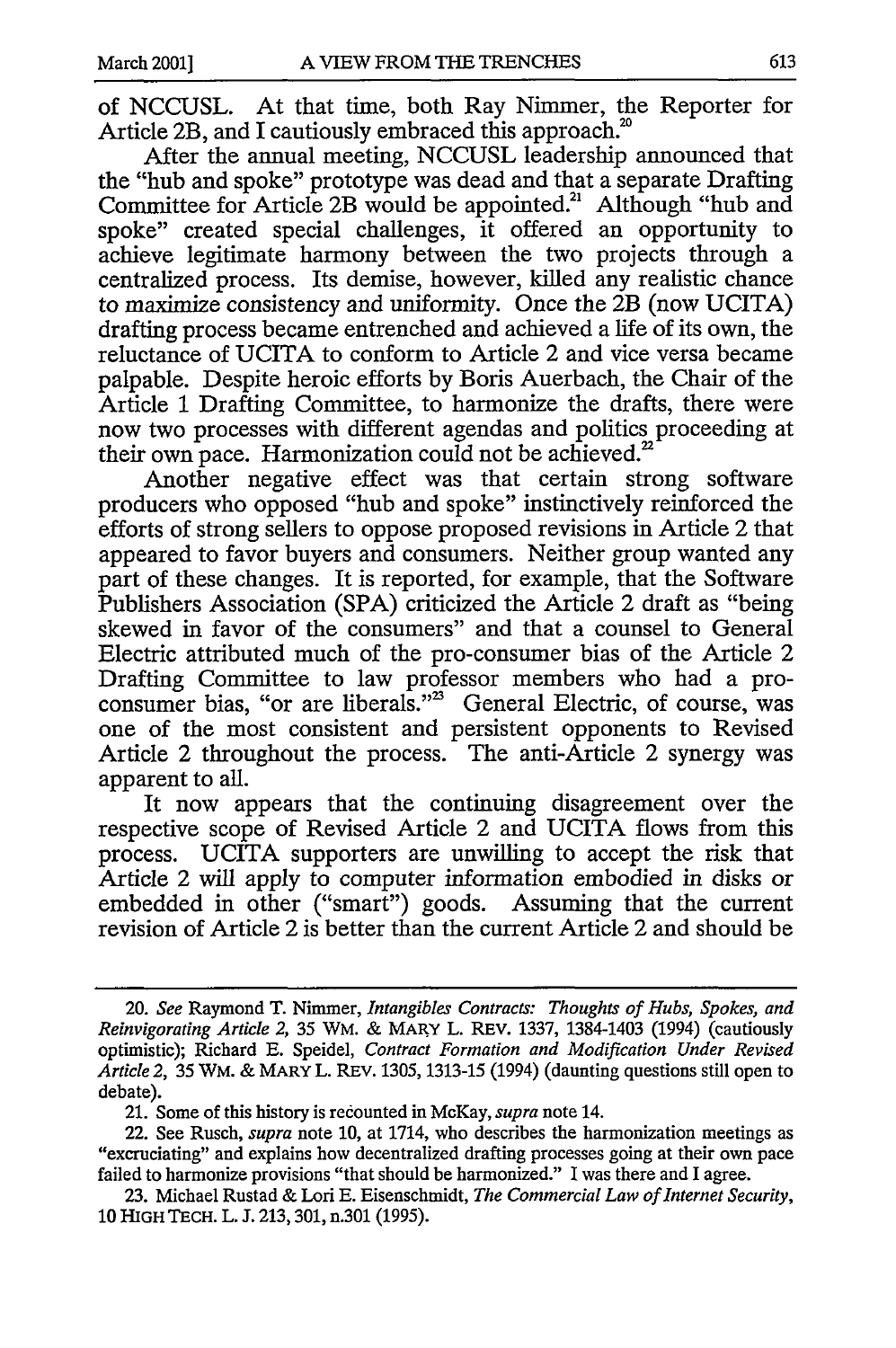[Vol. **52**

enacted, it is now being held hostage by UCITA. To put the matter more directly, even though UCITA does not achieve broad enactment, its proponents want a scope provision that keeps Article 2 out of the computer information game.'

### *(2) The Distinction Between Negotiated Terms and Standard Terms*

The claim that Revised Article 2 was put together by a group of liberal law professors who exalted consumer protection over the interest of sellers must now be addressed. Consider the balance in the current Article 2.

First, Article 2 drapes its framework of standards and rules over all contexts where goods are sold. The starting point is the same whether the contract involves natural gas, new cars, or factory equipment. The parties may, of course, vary the effect of the framework by agreement. More importantly, the broad concept of agreement links the particular bargain to trade usage and prior course of dealing in the commercial context. Despite objections by the socalled "new formalists," neither the July, 1999 nor the current draft of Revised Article 2 retreat from this approach. To this extent, freedom to vary the effect of Article 2 by agreement and Karl N. Llewellyn's jurisprudence-the best *extant* example of realist thinking-remains intact.<sup>25</sup>

Second, although Article 2 singles out merchant sellers and buyers for special treatment, all other parties to contracts for sale are subject to the same rules. Strong parties who are not merchants, small businesses, and consumers are treated the same.

Third, no distinction is drawn between negotiated and nonnegotiated contracts or terms in the text of Article 2. Thus, standard forms or terms are treated the same as negotiated or "dickered" terms. This is true even though UCC section  $2-207$  purportedly deals with the so-called "battle of the forms" in transactions where there are both negotiated and non-negotiated terms.

Finally in bargains between merchant sellers and small business or consumer buyers, there is a presumption of validity that arises from the buyer's objective assent to the bargain unless unconscionability can be established. But the defense of unconscionability requires a costly judicial determination under a -- vague, open-ended standard. Moreover, state and federal consumer protection laws are limited in scope and vary widely from State to

<sup>24.</sup> The "game" has made it to the Wall Street Journal. *See* Thomas E. Weber, *Software Warranty Law Spurs Fears We'll Soon See Bugs Everywhere,* WALL ST. J., Dec. 11, 2000, at B1.

*<sup>25.</sup> See* Imad D. Abyad, *Commercial Reasonableness in Karl* **N.** *Llewellyn's Uniform Commercial Code Jurisprudence,* 83 VA. L. REV. 429 (1997).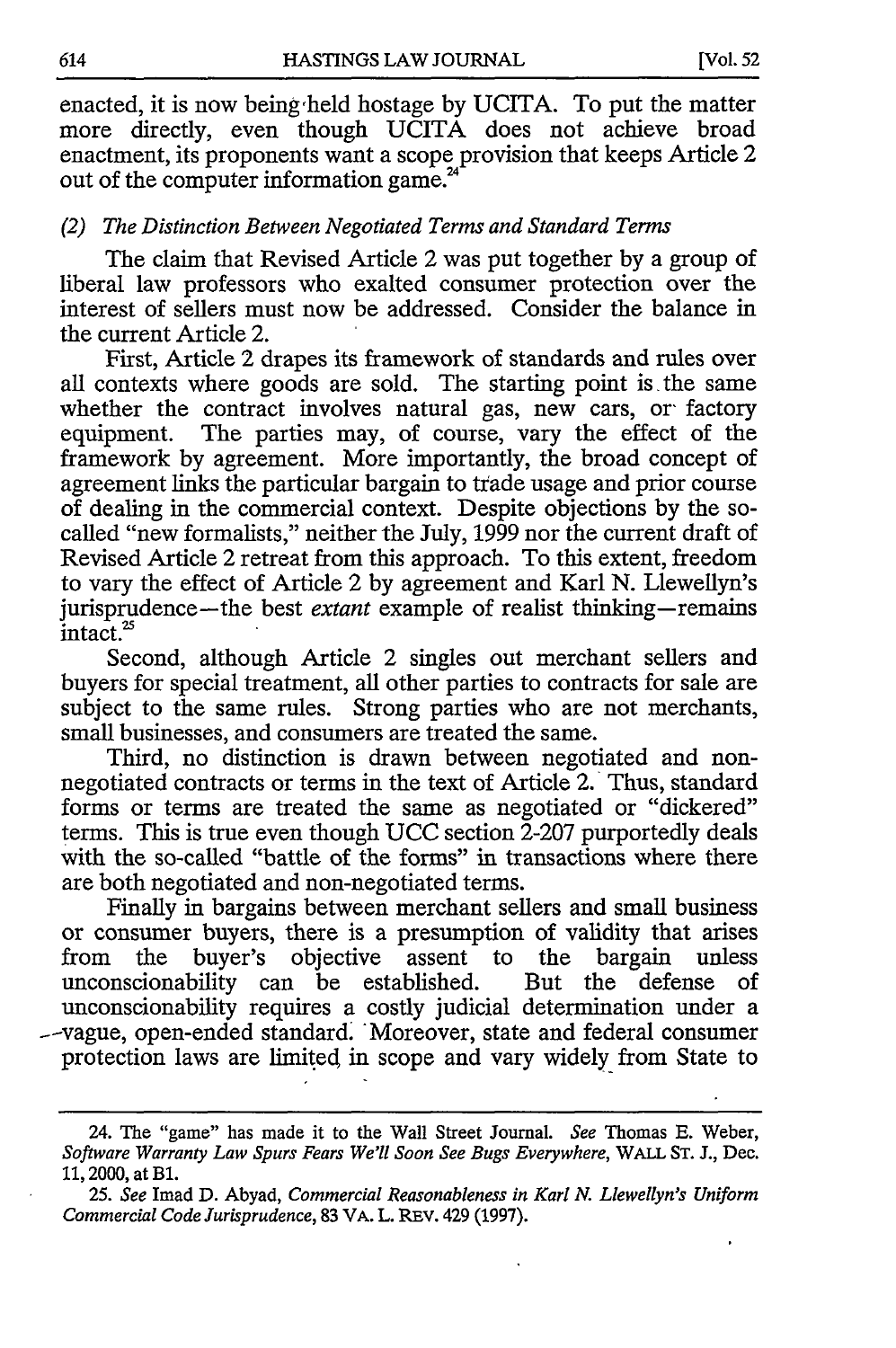State. Thus, even if many consumers are well informed and have market choices, the gaps in protection for consumers and small businesses in transactions with strong buyers are large.

My conclusion from this (and the Drafting Committee apparently agreed) is that the current Article 2 favors strong sellers. They have power to disclaim warranties and limit remedies if the buyer objectively assents. A well informed buyer with market choices may or may not agree, but if the limitations are in standard forms and are presented on a take-it-or-leave it basis, there- is a risk of information asymmetry-i.e., unfair surprise-if the buyer assents and there is a substantive imbalance favoring the seller in the terms themselves. Concededly, the market over time provides some balance in the content of standard terms, and other factors, such as reputation, may induce strong sellers to adopt buyer friendly practices. But not every seller responds or is responsible and, if there are market failures, Article 2 as administered by courts is of little help.

The Drafting Committee's initial strategy was to create incentives for the greater disclosure of information by differentiating between standard form and negotiated contracts and providing a limited number of special rules for consumer contracts.<sup>26</sup> Thus, the November, 1996 draft defined "standard contracts" and "standard terms" and used the new definitions in section 2-206, dealing with standard form records in consumer contracts, and section 2-207, entitled the "effect of varying terms." In both sections, the presence of a standard form or term signaled the risk of unfair surprise which was neutralized if the term was "expressly agreed" to. This put the onus on a strong seller to disclose the term and obtain informed consent.<sup>27</sup>

At the November, 1996 meeting of the Article 2 Drafting Committee, the Drafting Committee and the Reporter were directed by the Executive Director of NCCUSL to delete from the draft all definitions and rules that turned on the defined terms. I protested then and continued to protest this unilateral decision throughout the process. Nevertheless, the drafting changes were made and in the May and July, 1997 revisions there were no references to standard forms or terms.

<sup>26.</sup> This strategy is best exemplified in the November, 1996 draft of Revised Article 2. See also the July, 1996 Draft where the legislative history is detailed. The distinction between standard form and negotiated terms is a persuasive ground to regulate against unfair surprise. *See* Rubin, *supra* note 9.

<sup>27.</sup> To no one's surprise, Professor White objected to this approach, particularly one proposed version of Revised section 2-206. *See* James J. White, *Form Contracts Under Revised Article 2,75* WASH. U. L.Q. 315 (1997).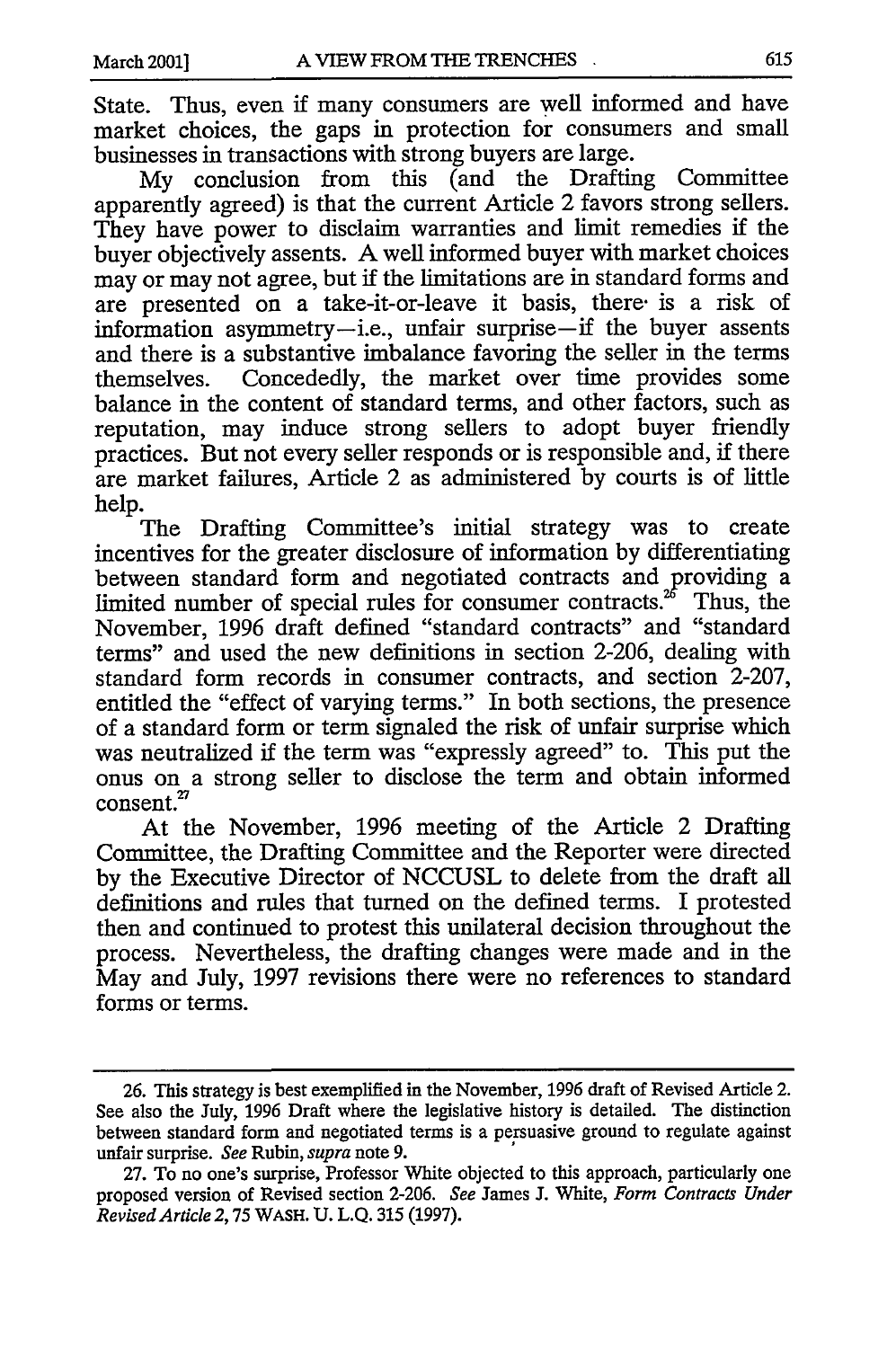Despite this, many rules applicable to consumer contracts survived this purge and are found in the latest draft of Revised Article  $2^{28}$  In addition, other revisions, notably the extension of express warranties in sections **2-313A** and 2-313B provide expanded protection to all buyers. Nevertheless, the purge of the distinction between negotiated and non-negotiated terms created its own mischief.

First, Revised section **2-207** now becomes a giant "knockout" rule, regardless of whether the terms knocked out were standard terms. This masks the reasons for the original section **2-207,** which was designed to protect against unfair surprise and opportunistic behavior when parties dealing at a distance exchanged standard forms and terms. Unless reigned in **by** the courts, the result is overkill.

Second, Revised section **2-206** in the **1996** draft, which dealt with standard form records in consumer contracts, was hung out to dry. Even though successor drafts limited application to consumer contracts, no one could agree on a standard for unfair surprise or oppression without a statutory recognition that the cause of the problem was standard terms drafted **by** sellers and offered on a take it or leave it basis. The result was that Revised section **2-206** was deleted in the July, 2000 draft and protection for consumers and small businesses was left to section **2-302** and the comments.

Third, the decision complicated correcting the misinterpretation of the UCC by the *Gateway* case<sup>29</sup> and finding a solution to the treatment of material terms first disclosed to a buyer after payment for and shipment of the goods. As a result, no solution to this

The high-water mark for consumer protection was the November **1, 1996** draft, prepared for the Council of the American Law Institute.

**29.** Hill v. Gateway 2000, Inc., **105 F.3d** 1147 (7th Cir. **1997)** limited the application of **UCC § 2-207.** to cases where both parties used standard forms and construed Article 2 to create a rolling'contract in which the offer was proposed **by** the seller after payment and shipment in the forms sent with the goods. The buyer accepted the terms, including an arbitration clause, **by** using the goods without objection. This reading of Article 2 was rejected in *Klocek v. Gateway, Inc.,* 104 F. Supp. **2d 1322 (D.** Kan. 2000), an action which was later dismissed for lack of subject matter jurisdiction, 2000 WL **1372886 (D.** Kan. Sept. **6,2000).** The so-called *Gateway* issues are discussed in James **J.** White, *Autistic Contracts,* 45 **WAYNE** L. REV. **1693** (2000).

**<sup>28.</sup>** The October **5,** 2000 draft of **REVISED** Article 2 retains some special rules for consumers. *See,* e.g., Revised **U.C.C. §** 2-102(a)(11)(12) (October **5,** 2000 draft Revised Article 2 on file with Author) ("consumer" and "consumer contract" defined); *id.* at **§** 2- 104(a)(2) (Article 2 subject to any applicable law establishing a different rule for consumers); *id.* at **§ 2-316(b)** (disclaimer or implied warranties); 2-502(a)(1) (pre-paying consumer buyer); *id* at **§ 2-508(b)** (no cure in consumer contract after buyer revokes acceptance); *id* at **§** 2-716(a) (agreed specific performance remedy not applicable in consumer contract); *id* at **§** 2-718(a) (liquidated damages); *id&* at **§** 2-719(c) (effect of exclusion of liability for personal injuries where consumer goods); *id.* at **§** 2-725(a) (agreement reducing period of statute of limitations not effective in consumer contract).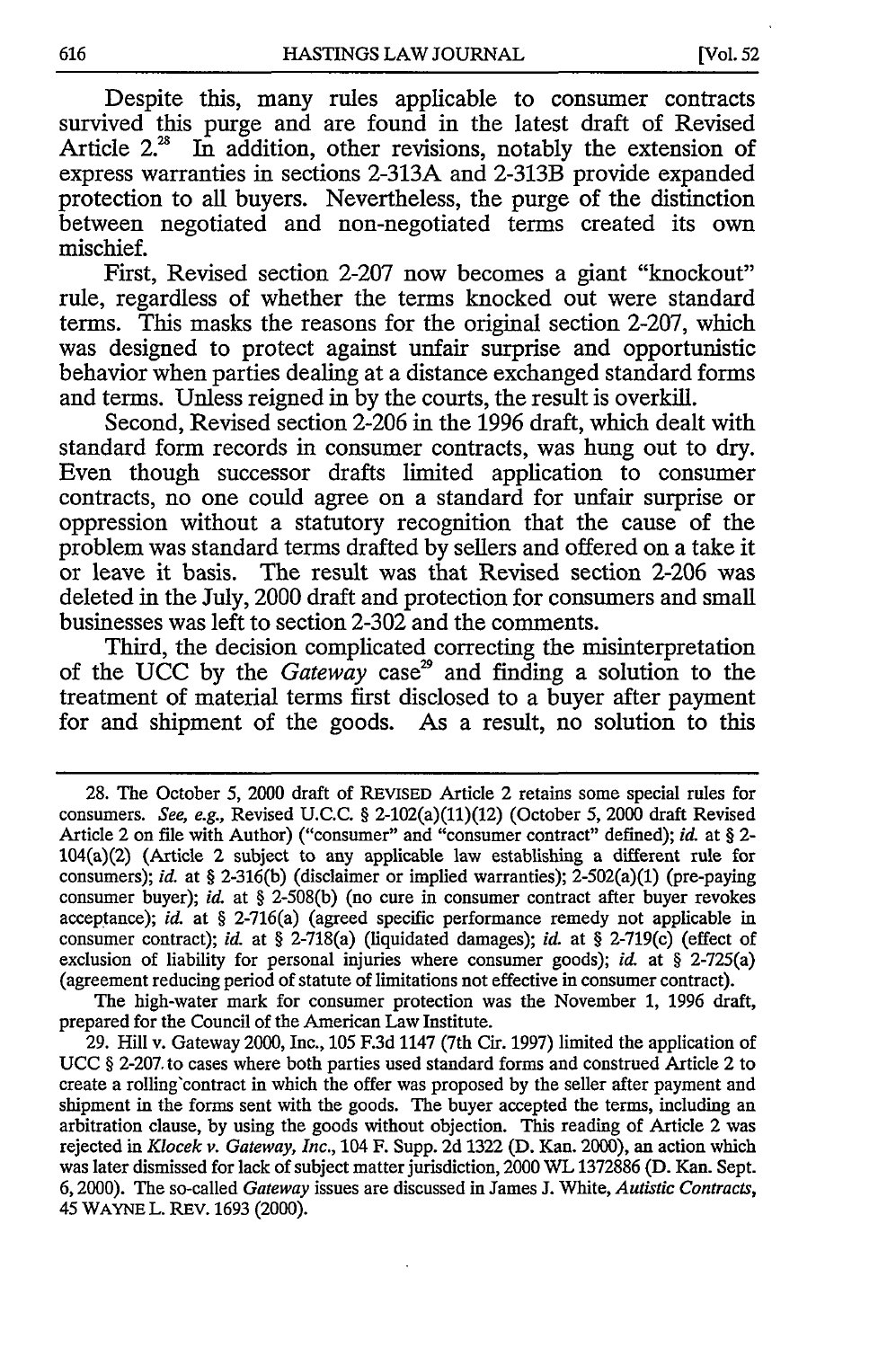controversial problem appeared in either the July, 1999 or the current draft of Revised Article 2. A proposed solution requiring a seller who proposes standard terms to a buyer after the goods have been paid for to either disclose those terms or warn that they are forthcoming<sup>30</sup> created a storm of controversy and was rejected.<sup>31</sup>

### *(3) The Fall of the July, 1999 Draft*

In both Article 9 and UCITA, substantial economic interests supported the legislation. Whether these interests captured the project I cannot say, but, clearly, there was consistent interest by asset based lenders in completing the Article 9 revisions and by software producers in having comprehensive, separate legislation dealing with transactions in computer information. Although consumer interests were represented in both projects, for many commentators those interests were not adequately reflected in the final drafts. In short, both processes are open to the charge that not all interests were adequately represented in the final product, especially the interests of consumers and small business debtors and licensees of software.

In contrast, there was never a group of sellers or buyers or consumers (or anyone) who strongly supported and pushed for the revision of Article 2. Most agreed that Article 2 needed some revision, but there was persistent disagreement about how much. Except for the Drafting Committee and the Reporters, no one devoted much effort to systematic advocacy for revision. This relative indifference made it easy for the strong sellers that opposed the revision either to block the project or recycle the revision until it died an unnatural death.

The "strong sellers," such as General Electric, the American Automobile Manufacturer's Association, and other manufacturers, were well represented in the Article 2 drafting process. They participated actively and helpfully in the discussions and prepared careful memos after each meeting of the Drafting Committee. They were also well represented in the ALI and lobbied extensively against the revision before NCCUSL. $^{32}$  But despite many revisions in the drafts to respond to their concerns and efforts by members of the

<sup>30.</sup> See REVISED U.C.C. § 2-207(e) (February 1, 1999 draft. Revised Article 2 on file with Author).

<sup>31.</sup> This drafting history is described in White, *supra* note 29, at 1694 n.1. In retrospect, Professor White suggests that the rejected solution would have been easy for a seller to satisfy and doubts the wisdom of the opposition to it.

<sup>32.</sup> My friend and collaborator, James J. White, was a leader of the opposition to Revised Article 2. As a sometimes consultant to the automobile industry, a member of the American Law Institute, and, later in the game, a Commissioner from Michigan, he opposed much of Revised Article 2 in print, on the floor of the ALI and NCCUSL, and in strategy sessions with strong sellers outside of the process.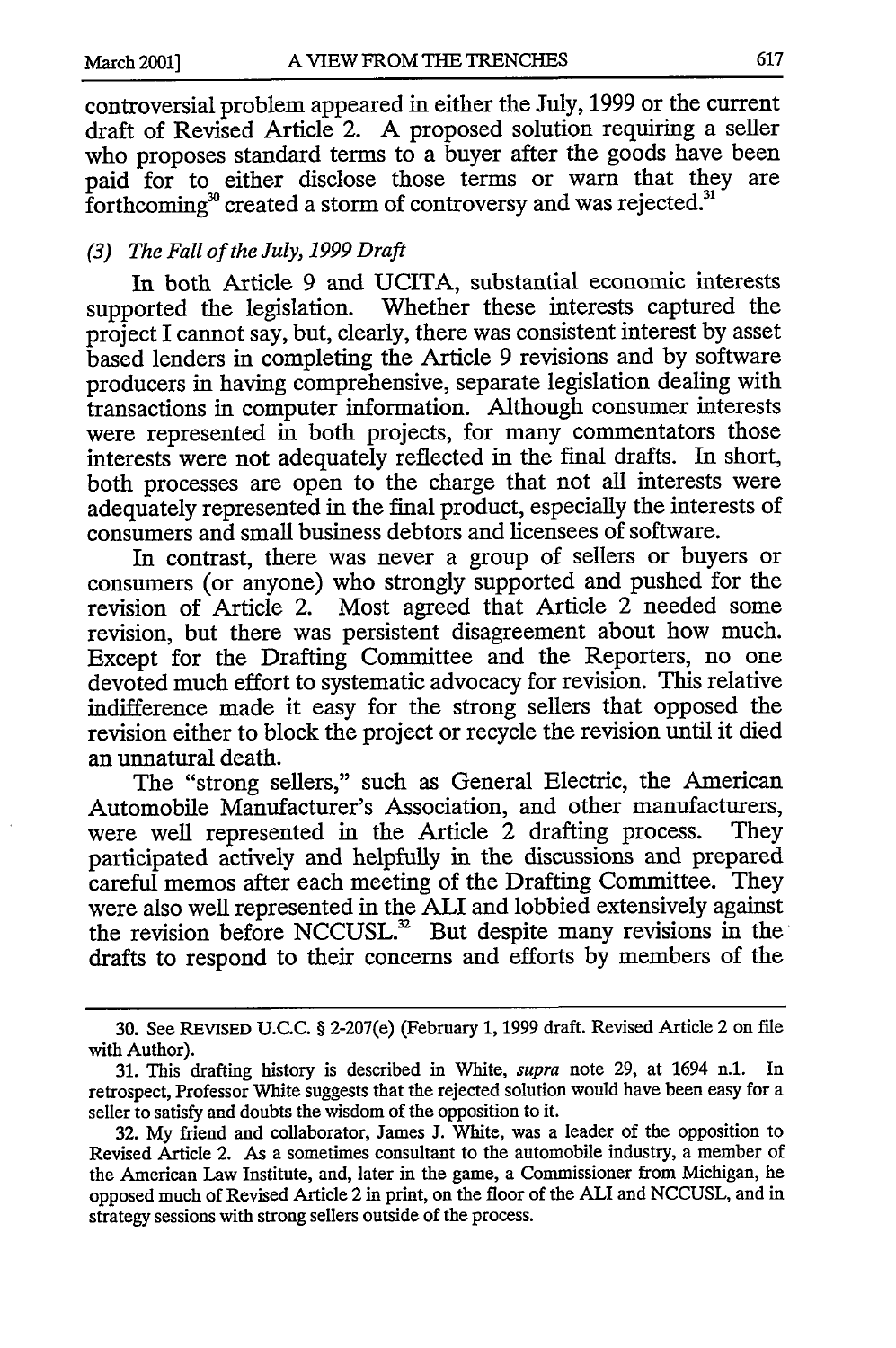Drafting Committee and NCCUSL leadership to negotiate with them, they never proposed (to my knowledge at least) any revisions which, if agreed to by the Drafting Committee, would close the deal. The attitude was do it our way or else, but there was no indication of what their way was. Those who negotiated for NCCUSL were bargaining against themselves.<sup>33</sup> Despite losing on the merits before the Drafting Committee and the ALI (and, in all probability, before NCCUSL membership), the strong sellers opposed the revision and, it appears, threatened to oppose it when proposed for enactment by the States. At this point, NCCUSL leadership knuckled under and pulled the draft that they and the ALI concluded had "gotten it right."

A cynic might characterize these strong sellers as poor losers who bargained in bad faith and never came to grips with the merits of the proposed revision. Their vocal opposition in public (as opposed to their participation before the Drafting Committee) was infused by high rhetoric, and many assertions were, quite frankly, false. But let's be practical. The public rhetoric concealed the reality that, as strong sellers, they were very pleased with the current Article 2. Limited only by the porous doctrines of unconscionability and good faith, strong sellers are able to shape the contract to fit their interests, particularly where small business and consumers are involved. Given this preference for the status quo (and with no interest group lobbying for revision), the strong sellers were content to dig in their heels and resist any change of substance, especially if it improved the position of weaker buyers."

## **Conclusion**

In my opinion, the latest draft of Revised Article 2 is better than the current Article 2 and, if agreement can be reached with UCITA's leadership on the scope provision, should be approved by the membership of NCCUSL and the ALL.

<sup>33.</sup> As the Reporter, I did not participate in these negotiating sessions. My role was to shape the agenda (at least in the early going), express my opinion of what the law was and should be, and to draft text and comments that responded to decisions by the Drafting Committee. Yes, I had a point of view on many issues and, perhaps, expressed it more often than many would have liked. But in the final analysis, I was a Reporter not a negotiator. The role of Reporter as negotiator may be influenced by the Chair of the Drafting Committee. With a strong Chair, the Reporter may have a greater role in negotiating. Article 2 had a knowledgeable but relatively passive Chair.

<sup>34.</sup> A persistent strategy was to resist any changes in the statute to which they did not agree, and to urge that the matter be addressed in the comments or left to the courts. The comments, however, were to be negotiated with and approved by them. Moreover, leaving it to the courts worked to the disadvantage of consumers and small businesses who concluded that the cost of litigation was not worth the result.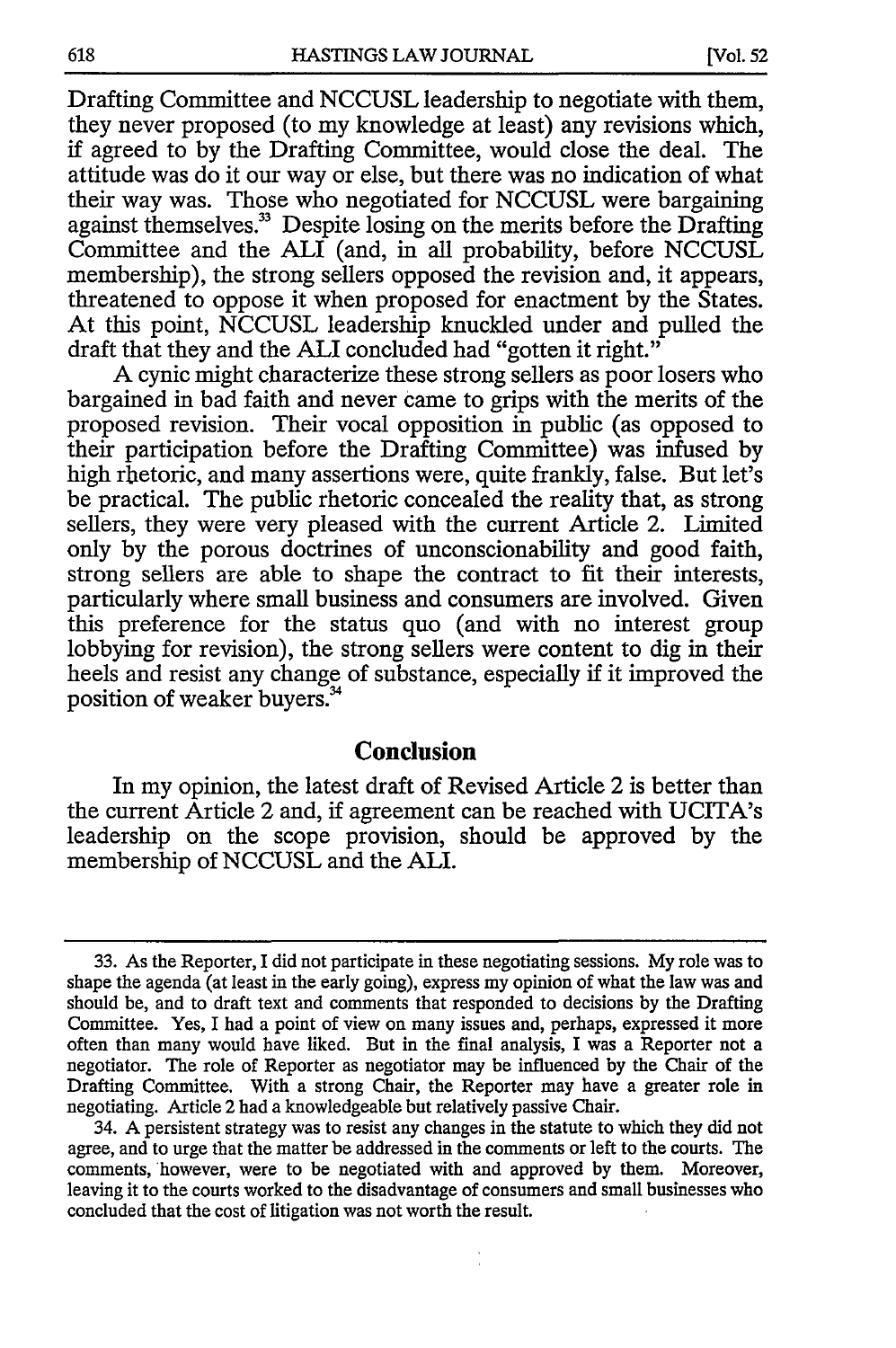Nevertheless, from my limited view in the trenches, it appears that the conduct of NCCUSL leadership (not the Executive Committee or the membership), responding to pressure from strong sellers, software producers and other lobbyist, seriously compromised the Article 2 drafting process in three ways.

First, the leadership rejected the hub and spoke draft because software producers and others wanted their own drafting process and statute. The software producers opposed Article 2's stance on buyer protection. Throughout the process, NCCUSL imposed pressure on both projects to conform substance in circumstances where that was not possible. Once hub and spoke was dead, the hope for substantial conformity went with it. More importantly, the software producers aligned with strong sellers to oppose the allegedly pro-buyer stance of Revised Article 2.

Second, having released UCITA from the confines of "hub and spoke," the leadership then purged the standard form and standard term provisions from the November, 1996 draft of Revised Article 2, apparently again responding to pressure from the strong sellers. Once purged, the ability to deal with issues where the distinction was essential was impaired. Ironically, UCITA retained the distinction, although its substantive provisions today depend less on it than did earlier drafts.<sup>35</sup>

Third, having purged the standard form rules, the leadership, without a vote from the Executive Committee, then withdrew the July, 1999 draft from the agenda because of continued opposition from the strong sellers and their threats to oppose enactment. This deprived the membership of the opportunity to vote on the merits. If the membership vote was "no," then a total redraft of the July, 1999 draft would have been justified. But if the membership voted "yes," a probable result, then NCCUSL leadership would have been in a stronger position to test the strength of the supposed opposition and to bargain for justified changes. Moreover the approved final draft could be studied and critiqued by scholars and others without having to dig into the electronic bins of legislative history.

Finally, how persuasive is it for the ALI to reconsider the July, 1999 draft (which got it right) on the ground that the issue is whether the latest revision is better than the current Article 2 not whether it is worse that the July, 1999 Draft? Is this a cop out that fails to consider the opportunity costs of not standing by its guns in the face of interest group lobbying? These are challenging questions for a respected institution whose members are expected to "check their clients at the door." Why reconsider the latest draft of Revised Article 2 when that

**<sup>35.</sup>** See **UCITA §** 102(a)(60) (2001) ("standard form" defined).